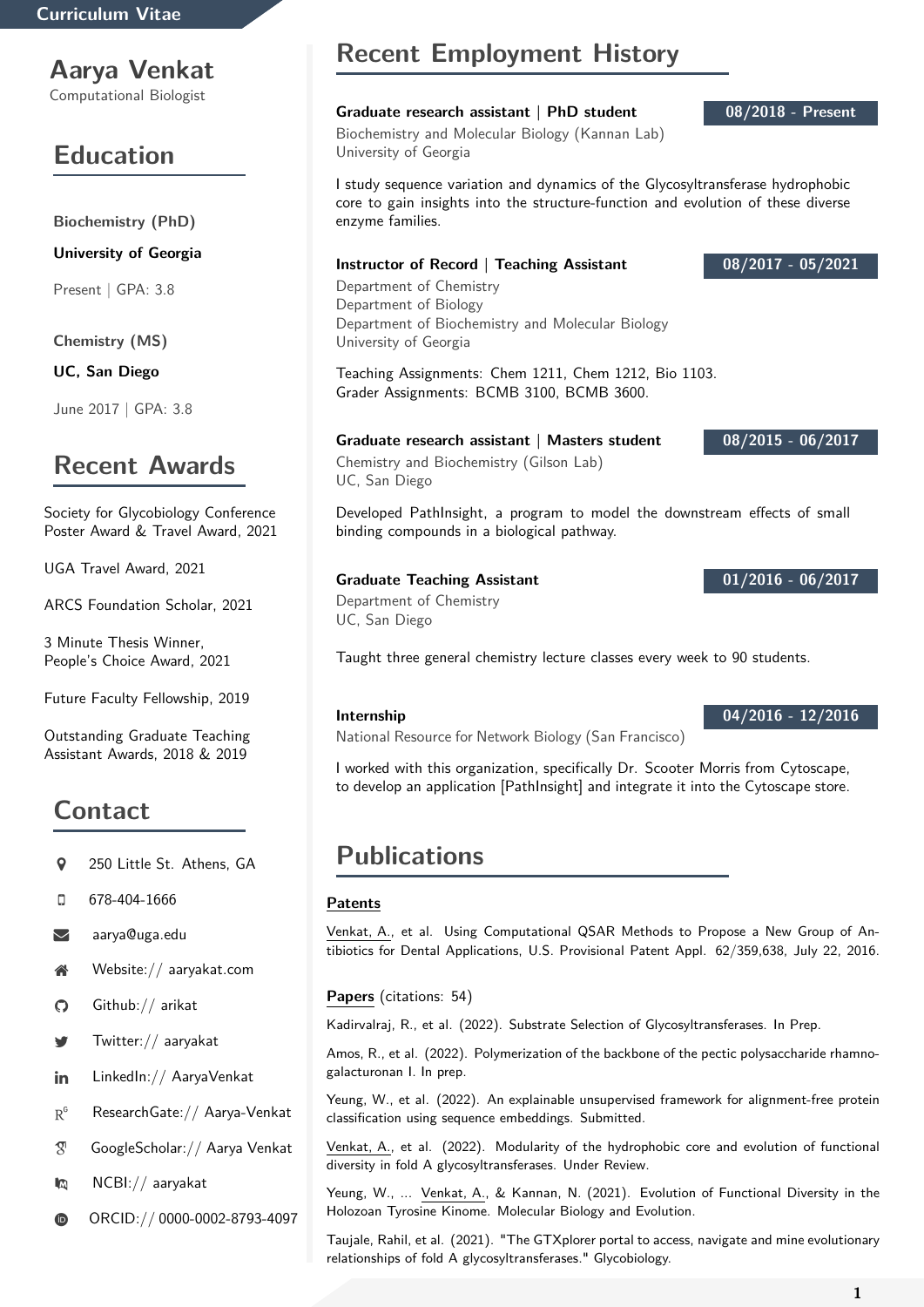## **Curriculum Vitae**

## **Skills**

| <b>LET<sub>F</sub>X</b>                            | $4+$ years |
|----------------------------------------------------|------------|
| <b>Bash</b>                                        | $4+$ years |
| <b>Molecular Modeling</b>                          | $4+$ years |
| Computational<br>Chemistry                         | $4+$ years |
| Python                                             | $4+$ years |
| <b>Software Development</b>                        | $3+$ years |
| <b>Multivariate</b><br><b>Statistical Analysis</b> | $3+$ years |
| <b>Molecular Docking</b>                           | $3+$ years |
| Data science                                       | $3+$ years |
| <b>Quantum Mechanics</b>                           | $2+$ years |
| Java                                               | $2+$ years |
| <b>Synthetic Biology</b>                           | $1+$ years |

# **Mentorship**

Nathan Kleber - UGA undergrad Daniel Tehrani - UGA grad student Brady O'Boyle - UGA grad student Nolan Kemppinen - UGA grad student Grace Watterson - UGA undergrad Priyanka Parikh - UGA undergrad Swati Bala - UGA undergrad Nathan Gravel - UGA PREP scholar Ehsan Suez - UGA ILS rotation student Donovan Cantrell - UGA grad student Max Kuhr - UGA undergrad Claire Bunn - UGA undergrad Ganesh Prabakaran - UGA undergrad Jamini Patel - UGA undergrad Raga Dasana - High school student Victor Valbuena - High school student

Huang, L. C., Taujale, R., Gravel, N., Venkat, A., ... & Kannan, N. (2021). KinOrtho: a method for mapping human kinase orthologs across the tree of life and illuminating understudied kinases. BMC Bioinformatics.

Gosztyla, Maya L., et al. (2021). "Responses to 10 common criticisms of anti-racism action in STEMM." PLOS Computational Biology.

Zhang, A., Venkat, A., et al. (2021). Peters plus syndrome mutations affect the function and stability of human 1, 3-glucosyltransferase. Journal of Biological Chemistry.

Huang, L.C., Yeung, W., Wang, Y., Cheng, H., Venkat, A., Li, S., Ma, P., Rasheed, K. and Kannan, N., 2020. Quantitative Structure Mutation Activity Relationship Tests (QSMART) model for protein kinase inhibitor response prediction. BMC bioinformatics.

Taujale, R., Venkat, A., et al. (2020) Deep evolutionary analysis reveals the design principles of fold A glycosyltransferases. Elife.

Venkat, A. (2017). PathInsight: A Novel Tool for Modeling Biomolecular Pathways. UC San Diego: Chemistry.

Venkat, A., Amerson, A. L., and Bielmyer-Fraser, G. K. (2016) "Influence of Water Hardness on Accumulation and Effects of Silver in the Green Alga, Raphidocelis subcapitata," Georgia Journal of Science.

Park, S., Venkat, A., Gopinath, A., and Kang, J. (2015). Quantitative Analysis of the Trends Exhibited by the Three Interdisciplinary Biological Sciences: Biophysics, Bioinformatics, and Systems Biology. Journal of Microbiology & Biology Education.

## **Conferences and Presentations**

Modularity of the hydrophobic core and evolution of functional diversity in fold A glycosyltransferases. Southeast Enzyme Conference, **Invited Speaker** (2022)

Modularity of the hydrophobic core and evolution of functional diversity in fold A glycosyltransferases. Society for Glycobiology (2021)

Mapping sequence-structure-function relationships in glycosyltransferases using deep learning models and data visualization tools. Society for Glycobiology (2021)

Origami: evolution's secret to the complexity of life. Three Minute Thesis (2021)

Playground Learning: Team Learning and Gamification. USG Teaching & Learning Conference (cancelled due to covid-19) (2020)

Deep Evolutionary Analysis Reveals the Design Principles of Fold A Glycosyltransferases. Society for Glycobiology (2019)

Teaching and Laboratory Assistant Orientation. Delivered Lecture on Efficient Grading Practices. University of Georgia (2018)

Teaching and Laboratory Assistant Orientation. "Teaching Tips" Q&A Panelist. University of Georgia (2018)

Does Competition Enhance Learning Over a Relaxed Guided Lesson? Teaching Methods Poster Presentation. University of California, San Diego (2017)

Influence of Water Hardness on Accumulation and Effects of Silver in the Green Alga, Raphidocelis subcapitata. Valdosta State University (2015)

Using Computational QSAR Methods to Propose a New Group of Antibiotics for Dental Applications. Valdosta State University (2015)